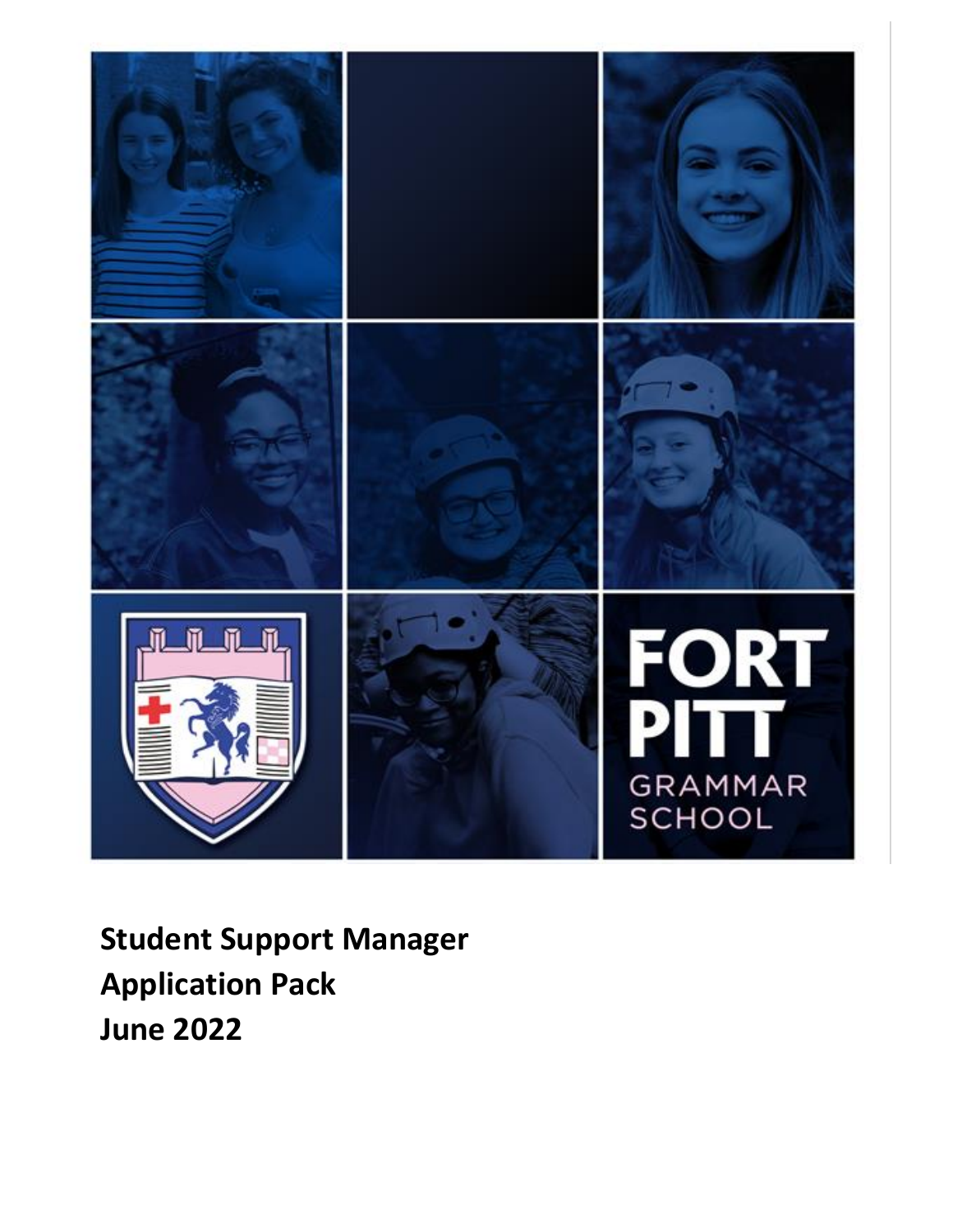### **A message from the Headteacher…**

Thank you for showing an interest in the role of Student Support Manager here at Fort Pitt Grammar School. This is a really important appointment for us and the successful applicant/s will be integral in taking our pastoral and academic care to new heights. You will be part of our Student Support Team, working with other Student Support Managers, Heads of Year and the Senior Leadership Team.

We are an outstanding school located on an historical site overlooking the River Medway, with facilities that enable us to provide high quality learning and teaching for our students. Some of our buildings date back to the Crimea War, but equally we also have a brand new state of the art Science building. We are a proud member of a small but beautifully formed Multi Academy Trust of five schools, Fort Pitt being a joint lead school.

Our aim is a simple one; to be the best school in the country, and by that we mean that all of our students receive a better education here than they would if they went to any other school in the whole country. Fort Pitt is a vibrant and dynamic school with high expectations and great ambitions for all of our students.

As a grammar school, academic rigour is part and parcel of our teaching, and we believe that the biggest factor influencing students' success is the quality of the learning experience they receive both in and out of lessons. We are looking for an outstanding person with the drive, tenacity and commitment to help ensure that student wellbeing is a key focus for the school moving forward.

As a school our popularity continues to grow year upon year, and as a result there will of course be future promotion opportunities for the right candidate. At Fort Pitt the happiness of students and staff is central to what we do. This application pack will only give you a little flavour as to what 'we are all about' but it gives a good indication. I believe in all of us working together to ensure the best outcomes for the young people we have been entrusted with. They get one chance to get it right, so it is vital we help them every step of the way. I do expect everyone to work hard, but I also want people to enjoy themselves whilst doing so!

You will find further information on Fort Pitt Grammar School in this pack, on our website, and via our social media channels, visits are also encouraged and warmly welcomed, and will of course follow COVID-19 protocols. If you wish to visit please contact Mrs Mary Burling, Headteacher's PA on 01634 842359 or [headteacher@fortpitt.co.uk.](mailto:headteacher@fortpitt.co.uk)

I believe that Fort Pitt is a fantastic place to work and hope that having read the information, you agree and decide to make an application.

I look forward to meeting you.

Yours sincerely,

**Nicky Archer Headteacher**



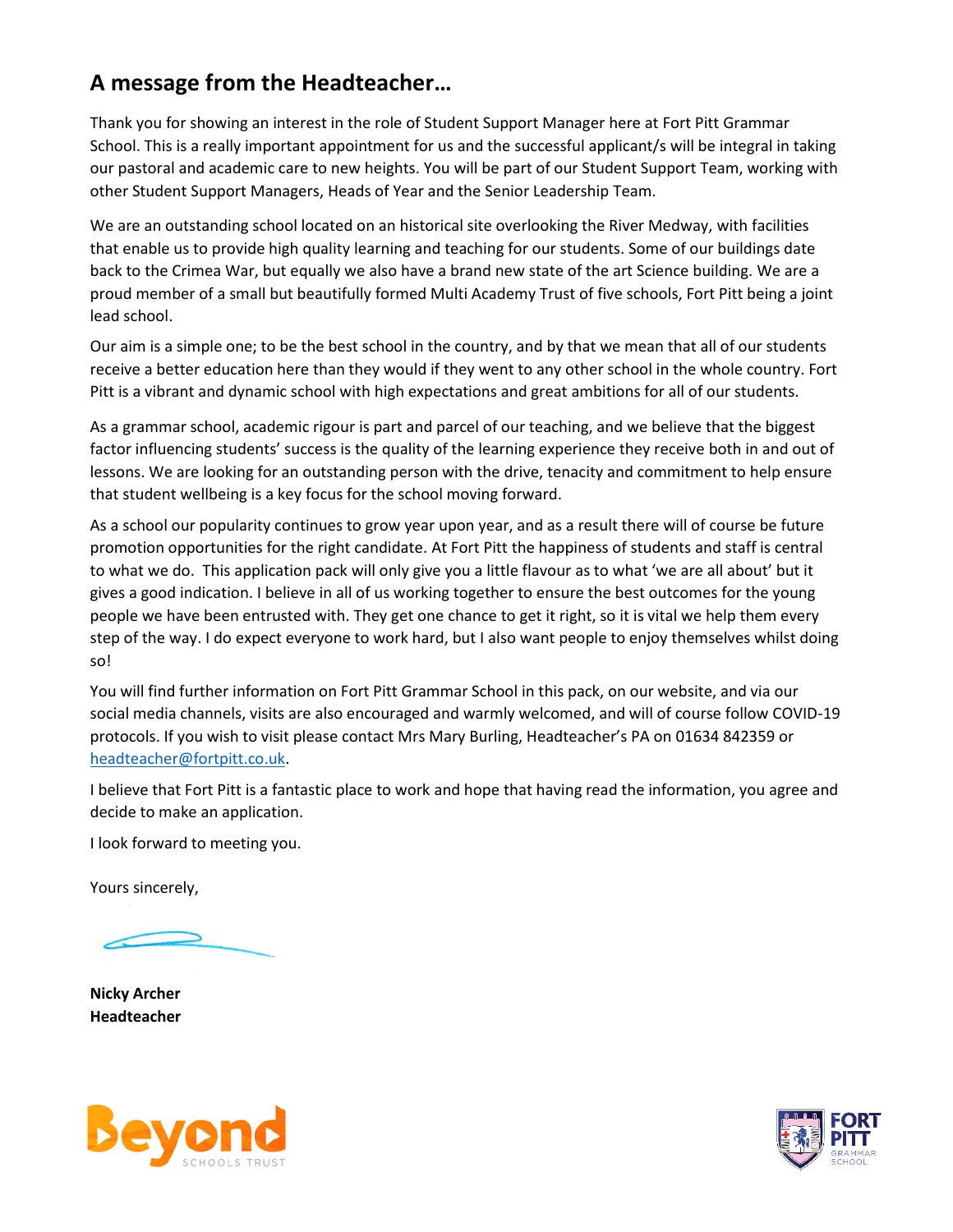

### **About Fort Pitt…**

At Fort Pitt, our values run through everything we do, and reflect our culture of ensuring our children's happiness is at the heart of all our decisions; they are a set of core beliefs devised by both students and staff, which we feel encapsulates what we wish our students to strive towards during their seven years with us.



Fort Pitt opened as a grammar school in 1984 and is one of the remaining 163 out of 3109 secondary schools. Prior to this it was the first technical school for girls in the country and opened in 1926 serving the communities of Rochester and Chatham. Our history is deep rooted in the local area with its oldest building dating from 1853 when it was a military hospital during the Crimean war and Florence Nightingale's first teaching hospital. Visited three times by Queen Victoria and Prince Albert, the buildings, estate and school continue to be of national historical significance.

Fort Pitt is one of six selective schools located within the Medway Local Authority area, three of which are single sex 11-18 grammar schools for girls. Much of our intake includes first generation grammar school students as well as first generation sixth-form students and university aspirants. Therefore, one of our key aims and challenges is to raise the aspirations and expectations of both students and parents.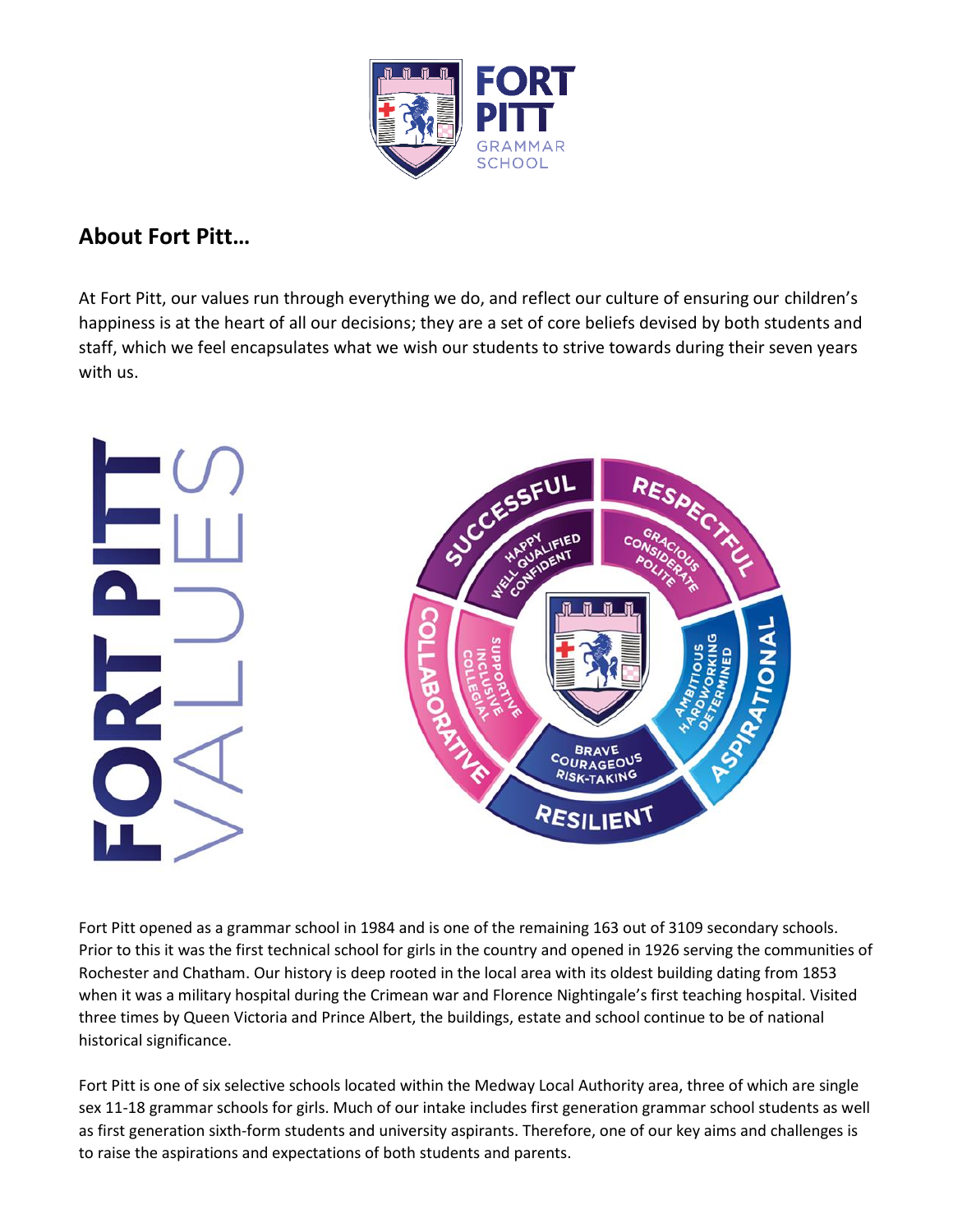We are not a 'super-selective' school and accept any student who has passed the Medway 11+ test. We do not rank students according to test scores when awarding places, differing from most other grammar schools. Our oversubscription criteria are very inclusive. The Trustees and Governors are committed to keeping the entry criteria as they are so that more students, including boys, have the opportunity to benefit from a grammar school education at KS5, even if they did not have this opportunity at KS3 and KS4.

We are known for having a strong supportive ethos providing an individualised approach to both pastoral care and academic support. We have a thriving Sixth Form, which became co-educational in September 2013. The school is comprised of five forms of entry in Years 7, 8 and 9 and four in Years 10 and 11. The Fort Pitt community is comprised of four houses: Meaden, Ryder, Somerville and Westwood. Each house was named by students because of the impact each high achieving woman had on the world.

At the centre of all that we do is high-quality learning and teaching, whilst maintaining the wellbeing of both staff and students. We have worked tirelessly to ensure teacher workload is as balanced as possible, and that everyone can focus their skill and time on delivering excellent lessons.

Most importantly, Fort Pitt is a supportive, caring, nurturing, challenging and fun place to study and work.



In addition to this we are members of the Beyond Schools Trust, a Trust with a strong belief in the value of lifelong learning, and one that fully prepares children so they have the skills, knowledge, values and character to be successful in the world beyond our doors. Everything we do is aimed at providing our staff with the resources and leadership to achieve their best. We believe that a happy, supported and motivated team create the best environment and opportunities for students to achieve their full potential.

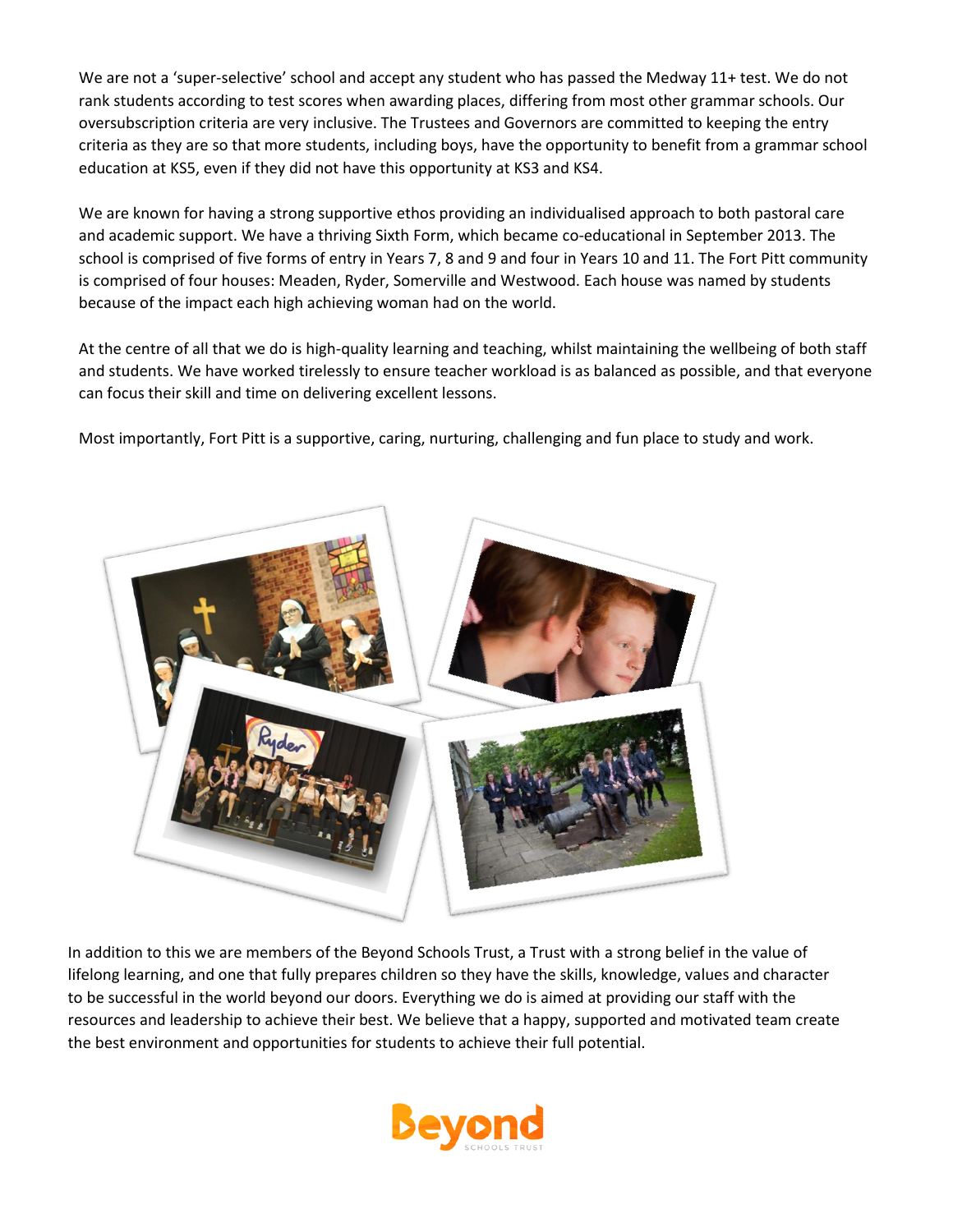

# **Student Support Manager Term-Time plus 1 week Full and Part-Time Applications Considered Pay Scale Point 12 – 19 (£22,183 – £25,927 FTE to be paid pro-rata) Starting point dependent on experience**

**We are seeking to appoint a self-motivated and enthusiastic individual to become an integral member of our pastoral team. The role is varied & interesting, and the successful applicant/s will provide first-class support to our students.** 

### **To be successful at Fort Pitt, you will:**

- Provide excellent support and challenge to ensure our students are at the core of all that we do
- Embrace our supportive & warm ethos and culture
- Be a team player but also have the initiative to work independently
- Be willing to get stuck in and offer support to the wider support team
- Enjoy working with young people and have a good sense of humour!

#### **In return we will offer you:**

- A happy school where all students are enthusiastic and realise their potential
- An incredibly supportive group of colleagues and leaders
- An opportunity to really make a difference to students' life chances and ambitions
- CPD opportunities both at school and Trust level

For an informal conversation about the role, please contact Nicky Archer Headteacher at [headteacher@fortpitt.co.uk](mailto:headteacher@fortpitt.co.uk) or on 01634 842359.

#### **Key information:**

**Start date:** September 2022 *(or sooner by arrangement)* **Salary Range:** Scale 12 - 19 **Visits:** By arrangement with the school office Closing date: 12:00pm on Monday 27<sup>th</sup> June

**Headteacher: Nicky Archer, BA (Hons), NPQH**

**Fort Pitt Hill, Chatham, Kent, ME4 6TJ 01634 842 359 01634 817 386**

**[office@fortpitt.medway.sch.uk](mailto:%20office@fortpitt.medway.sch.uk)  www.fortpitt.medway.sch.uk**

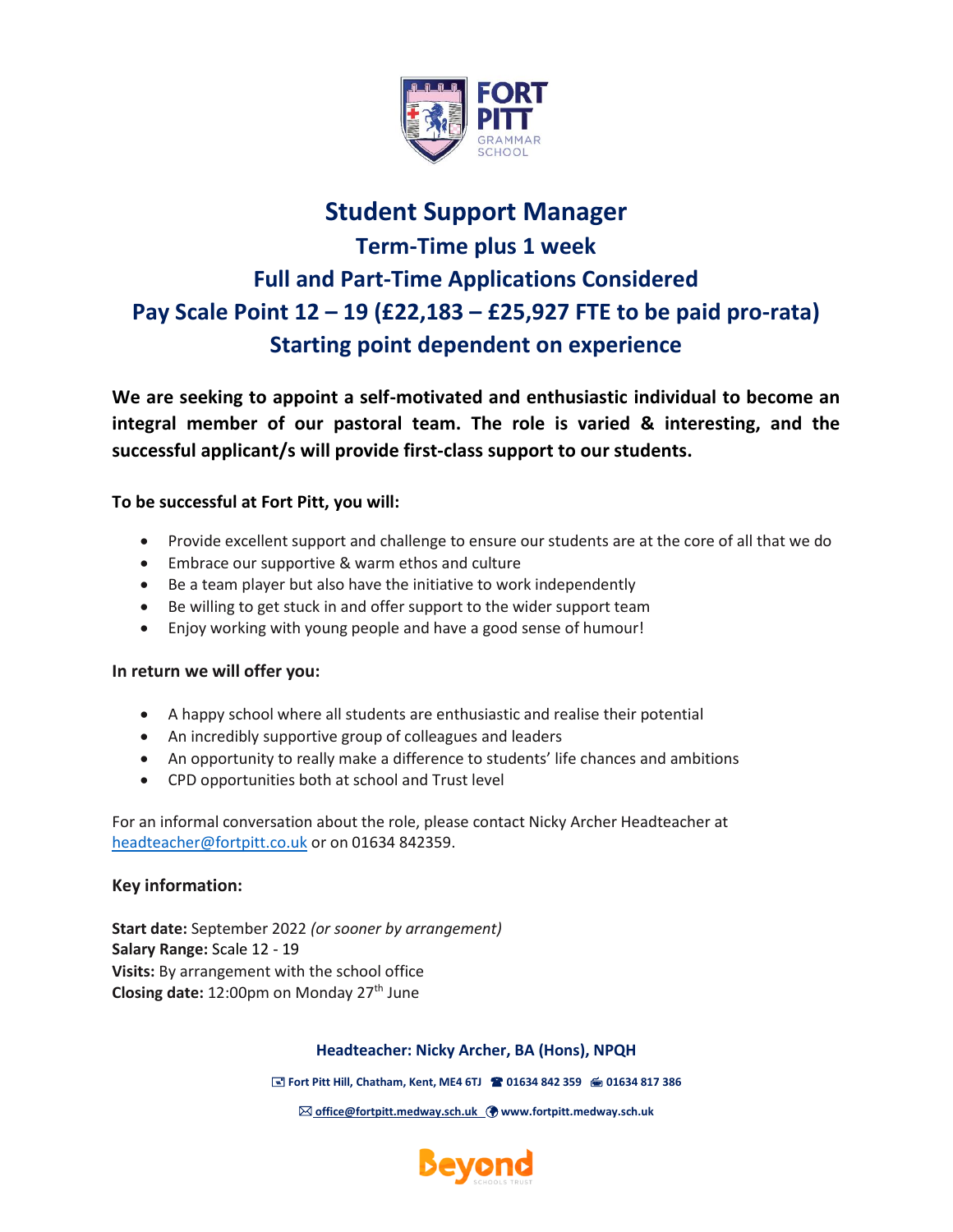

### **Job Description: Student Support Manager**

### **OVERALL RESPONSIBILITY**

The position will provide pastoral and administrative support for our Heads of Year.

| General   |                                                                                                            |  |
|-----------|------------------------------------------------------------------------------------------------------------|--|
| $\bullet$ | Pastoral and wellbeing support of students                                                                 |  |
| $\bullet$ | Administration - to include record keeping, phone calls, data entry and retrieval, minutes of              |  |
|           | meetings, ordering supplies and equipment                                                                  |  |
| $\bullet$ | Support Heads of Year and the Leadership Team at parent/carer meetings.                                    |  |
| $\bullet$ | Provide first point of contact support for parents/carers                                                  |  |
| $\bullet$ | Provide first point of contact support for students                                                        |  |
| $\bullet$ | Support the student behavour management systesm                                                            |  |
| $\bullet$ | Pro-active involvement in monitoring students on a daily basis, inclduign regular learning walks.          |  |
| $\bullet$ | Rewarding success and achievement, whilst challenging our very small number of poor behaviour<br>incidents |  |
| $\bullet$ | Follow up and investigate student behavioural issues both in-school and off school premises                |  |
| $\bullet$ | Ensure records of events are accurately maintained on SIMS                                                 |  |
| $\bullet$ | Engaging parent attendance at school events e.g. Parent/Carer evenings                                     |  |
| $\bullet$ | Enforce school rules; manage uniform, mobile phone and make-up infringements.                              |  |
| $\bullet$ | Provide daily and weekly behaviour reports                                                                 |  |
| $\bullet$ | Promote the general progress and well-being of students                                                    |  |
| $\bullet$ | Follow all safeguarding protocols to protect the welfare of all young people                               |  |
| $\bullet$ | Promote the Fort Pitt Values                                                                               |  |

#### **Team**

- Work collaboratively with our student support team
- Liaise with students
- Support and attend evenings and events
- Support and attend specific assemblies
- Be a team player within the larger support team network to help during busy/emergency situations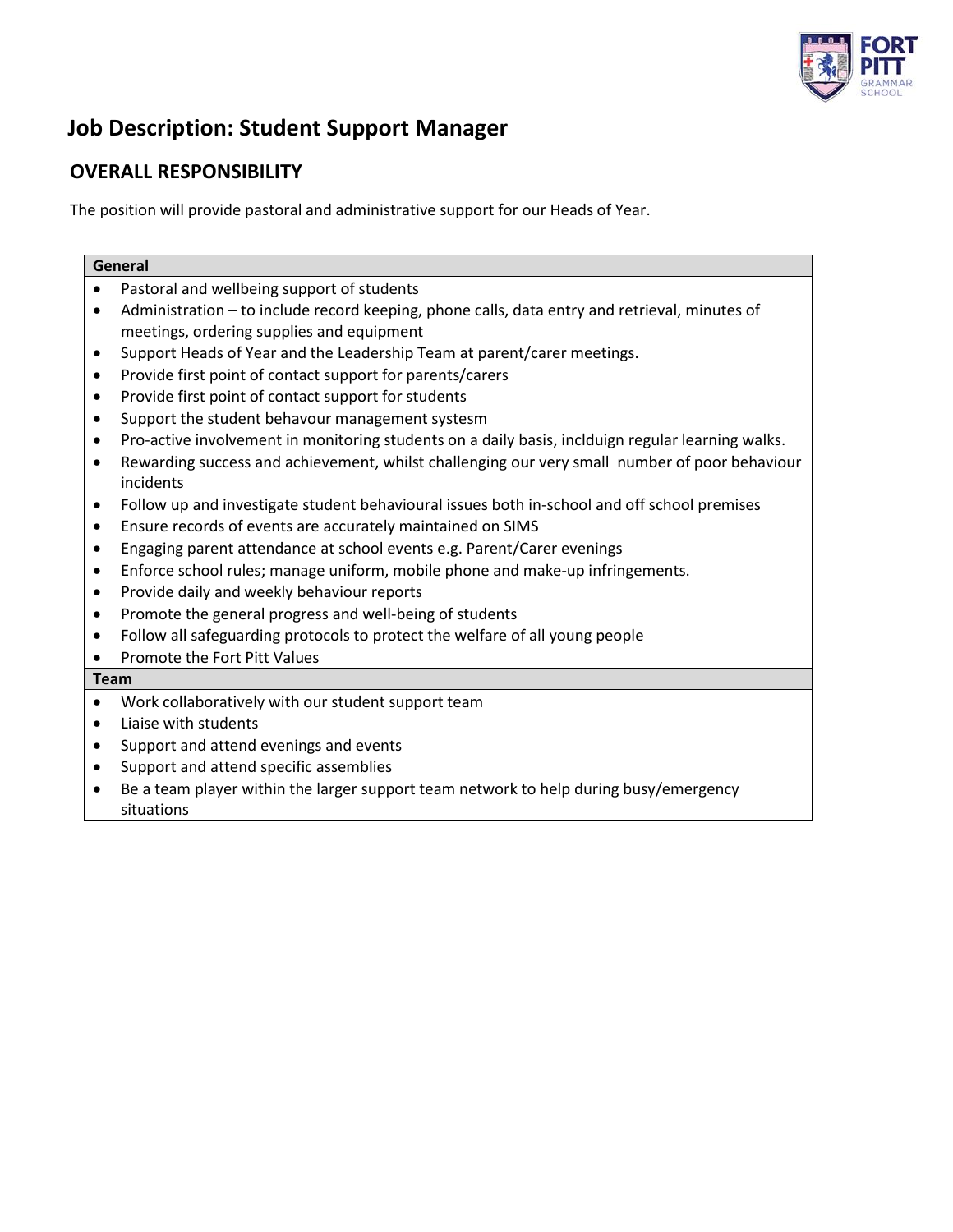# **Student Support Manager Person Specification**



| <b>Qualifications</b>                                                                                                                                                                                                                                                                                                                 |                                                                                                                                         |  |  |
|---------------------------------------------------------------------------------------------------------------------------------------------------------------------------------------------------------------------------------------------------------------------------------------------------------------------------------------|-----------------------------------------------------------------------------------------------------------------------------------------|--|--|
| <b>Essential</b><br>• GCSE level (or equivalent) including English and<br>Maths                                                                                                                                                                                                                                                       | <b>Desirable</b><br>• Evidence of further training                                                                                      |  |  |
| <b>Experience</b>                                                                                                                                                                                                                                                                                                                     |                                                                                                                                         |  |  |
| <b>Essential</b><br>• Ability to challenge and motivate students<br>· Good communicator with interpersonal skills<br>• Ability to work as part of a successful team<br>• Initiative                                                                                                                                                   | <b>Desirable</b><br>• Involvement in extra-curricular activities                                                                        |  |  |
| <b>Professional Knowledge and understanding</b>                                                                                                                                                                                                                                                                                       |                                                                                                                                         |  |  |
| <b>Essential</b><br>• Ability to listen and foster positive relationships<br>· High levels of emotional intelligence<br>• Awareness of child protection and safeguarding<br>(further training will be provided)                                                                                                                       | <b>Desirable</b><br>• Successful record of working in a school setting<br>· Up-to-date knowledge of current educational<br>developments |  |  |
| <b>Skills and Attributes</b>                                                                                                                                                                                                                                                                                                          |                                                                                                                                         |  |  |
| <b>Essential</b><br>• Ability to enthuse and engage students<br>• Calm, professional and courteous manner<br>• Ability to work successfully as part of a team, sharing<br>good practice<br>• Ability to work independently<br>• Ability to manage time and prioritise workload<br>• ICT and computing skills                          | <b>Desirable</b><br>• Experience of raising student aspirations and<br>ambitions                                                        |  |  |
| <b>Personal Qualities</b>                                                                                                                                                                                                                                                                                                             |                                                                                                                                         |  |  |
| <b>Essential</b><br>• Drive, grit, innovation and creativity<br>• Enthusiasm, positivity and a sense of humour!<br>• Honesty, integrity and a desire to put students at the<br>heart of all you do<br>• A willingness to 'get stuck in' and help make the<br>school exceptional!<br>• Commitment to inclusion, diversity and equality | <b>Desirable</b><br>• Ability to be reflective, adaptable and self-critical<br>• Ability to empathise                                   |  |  |